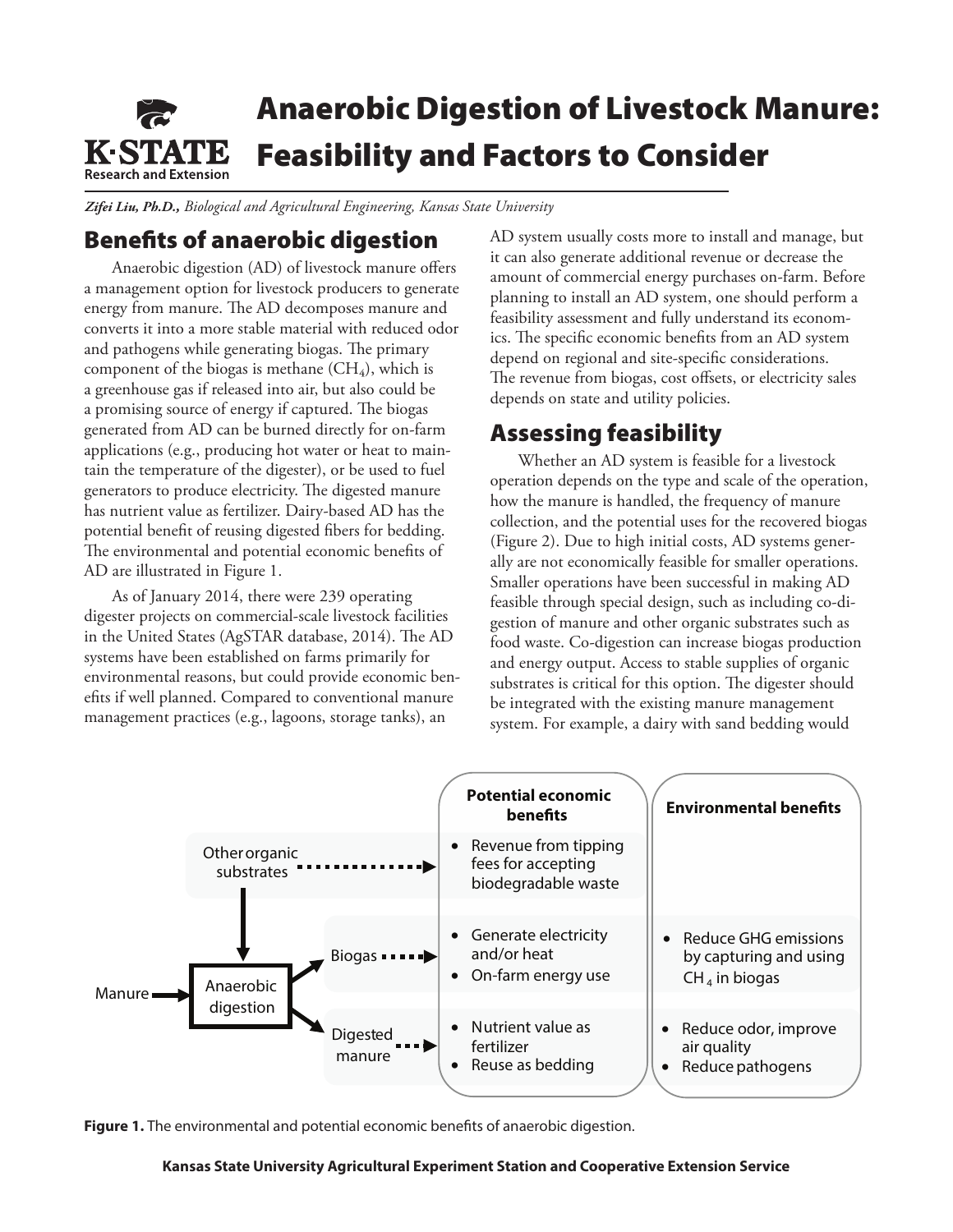need to remove the sand from the manure or to switch to another type of bedding. Deep pit systems would need to be modified to remove manure more frequently in order to install an AD system. When designing a biogas system, consider not only its financial performance, but also the associated labor and technical requirements for maintaining the equipment, or the need for a third-party system operator.

# Understanding key variables

The components of a typical AD system include: manure collection, anaerobic digester, effluent storage, gas collection and storage/delivery, and gas use/electricity generating equipment. Anaerobic digesters can be categorized based on operating temperature and process design. There are two distinct temperature ranges most suitable for biogas production based on bacteria used: mesophilic, 90°F to 110°F; and thermophilic, 120°F to 140°F. Different bacteria optimally function in each of these ranges. There are three typical process designs currently used to digest livestock manure (Table 1). Dairy farms currently represent 81 percent of the

digester projects in the U.S., and plug flow designs work best for scraped manure systems at dairies. As of January 2014, the plug flow system is still the most common digester type (43 percent), followed by complete mix systems (32 percent) and covered lagoons (13 percent) (AgSTAR database, 2014). The two most manageable variables in design consideration are retention time and solids content of manure. Longer retention times mean more complete breakdown of the manure contents, but require a larger size AD system. The solids content can be adjusted by adding a diluting agent such as water. The size of the system is determined primarily by the number and type of animals, the amount of dilution water added, and the desired retention time.

For maintenance of an AD system, the most important variables include temperature, loading rate, and carbon to nitrogen (C:N) ratio. AD systems require regular and frequent monitoring, primarily to maintain a constant desired temperature and to ensure the system flow is not clogged. Maintaining a steady temperature is critical. A variation of as little as 5°F has the potential to affect the balance of the process and cause system



**Figure 2.** Assessing feasibility of installing an AD system for livestock operations (Adapted from AgSTAR, 2011).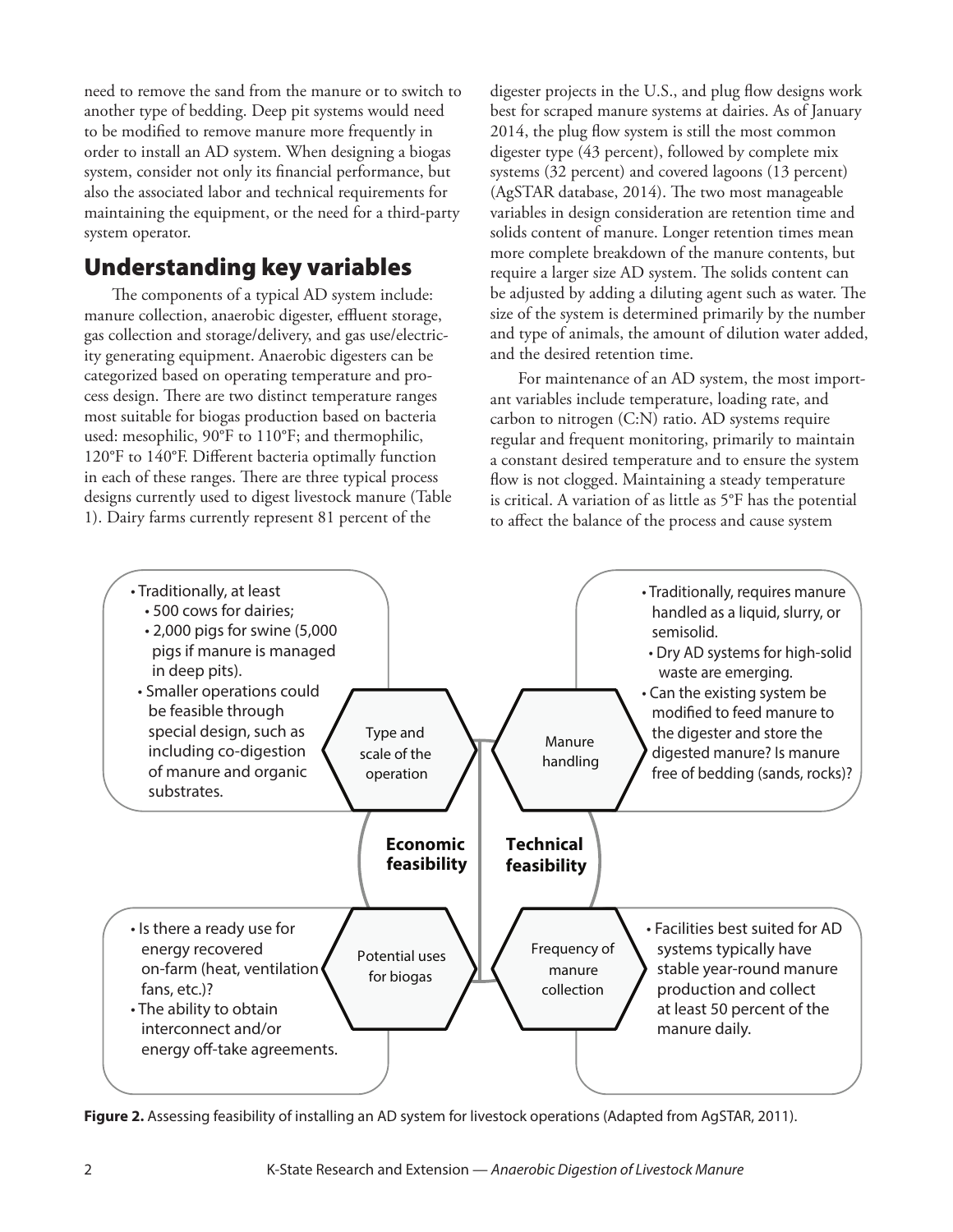#### **Table 1.** Manure AD systems: typical design considerations<sup>1</sup>

|                                          | Covered lagoon                              | Complete mix                                          | Plug flow                                             |
|------------------------------------------|---------------------------------------------|-------------------------------------------------------|-------------------------------------------------------|
| Number of operational<br>systems in U.S. | Dairy: 20; Swine: 12                        | Dairy: 60; Swine: 9;<br>Poultry: 3; Beef: 1; Mixed: 5 | Dairy: 93; Swine: 3;<br>Poultry: 2; Beef: 2; Mixed: 3 |
| Optimum manure handling                  | Flush or pit recharge<br>collection systems | Slurry, can include<br>co-digestion                   | Work best with scraped<br>manure systems at dairies   |
| Optimum location                         | Temperate and warm <sup>2</sup>             | All                                                   | All                                                   |
| Cost                                     | Low                                         | High                                                  | <b>Medium</b>                                         |
| Solids content (%)                       | $0.5 - 3$                                   | $3 - 10$                                              | $11 - 13$                                             |
| Retention time (days)                    | $40 - 60$                                   | $15+$                                                 | $15+$                                                 |

1 Adapted from AgSTAR, 2011 and AgSTAR database; data was last updated January 2014.

2 Locations for energy production from covered lagoons generally fall below the 40th parallel north, which forms the boundary between the states of Kansas and Nebraska.

failure. Loading rates and contents of manure need to be maintained according to the system's design. The input manure may need to be mixed regularly to prevent settling and to maintain contact between the bacteria and the manure. The best digestion occurs when C:N ratio is at 20:1, with a range of 15:1 to 30:1. Raw dairy manure typically has a C:N ratio of between 12:1 and 20:1, and it may be favorable to add substrates that contain more carbon such as crop residues or leaves to achieve an optimal C:N ratio. Dairy manure that contains a significant amount of bedding may have higher C:N ratio and require no adjustment.

Biogas produced in an anaerobic digester is primarily  $CH_4$  (60 to 70 percent), carbon dioxide (CO<sub>2</sub>) (30 to 40 percent), and water vapor (1 to 2 percent), with trace amounts of hydrogen sulfide  $(H_2S)$ , ammonia  $(NH_3)$ , and other gases. It typically possesses an energy content of 600 Btu/ft<sup>3</sup>. Captured biogas is usually transported via pipe from the digester, either directly to a gas-use device or to a gas-treatment system. If the manure contains high concentrations of sulfur, the raw biogas should be treated to remove  $H_2S$  to prevent corrosion of the combustion device. In most cases, the only required treatment is to remove excess moisture before combustion. Safety should be emphasized for handling and storage of biogas,

because  $CH_4$  is explosive when mixed with air at the proportions of 6 to15 percent and is odorless, colorless, and difficult to detect.

# Economics of AD

The installation costs of an AD system can vary dramatically depending on its size and sophistication, typically in the \$200,000 to \$2,000,000 range. In general, AD system costs per cow decrease with increasing size of the operation. Installation cost of plug and flow systems range from \$180 per cow (for an operation of 10,000 cows), to \$1,200 per cow (for an operation of 170 cows). Complete mixed systems are relatively expensive to install and operate, with installation costs ranging from \$500 to \$2,600 per cow. Covered lagoon systems are the least expensive of all designs. Installation costs of lagoons can be as low as \$90 per cow, or \$5 per pig. When biogas is used to generate electricity, typical payback periods of AD systems were 7 years for dairy operations and 15 years for swine operations, assuming an operation cost of 2 cents/kWh (Table 2). Government financial incentives for producing green energy can potentially reduce the payback period significantly. The number of animals required for a digester system to be cost effective depends on site-specific considerations.

#### Table 2. Statistics of installation cost and electricity output in operating U.S. digesters<sup>1,2</sup>

|                                                   | Dairy                | Swine                  |
|---------------------------------------------------|----------------------|------------------------|
| Installation cost of AD system per head           | $$550 ($90 - $2600)$ | $$72 ($5-$730)$        |
| Electricity output, kW per head                   | $0.14(0.04 - 0.26)$  | $0.021(0.008 - 0.083)$ |
| Value of output per head per year (@ 8 cents/kWh) | $$98 ($28 - $128)$   | $$15($5.60-$58)$       |
| Median of payback periods, years                  |                      | 15                     |

1 Data summarized from AgSTAR handbook, 2nd edition, 2004.

2 Values before the parentheses are medians; values within the parentheses are ranges.